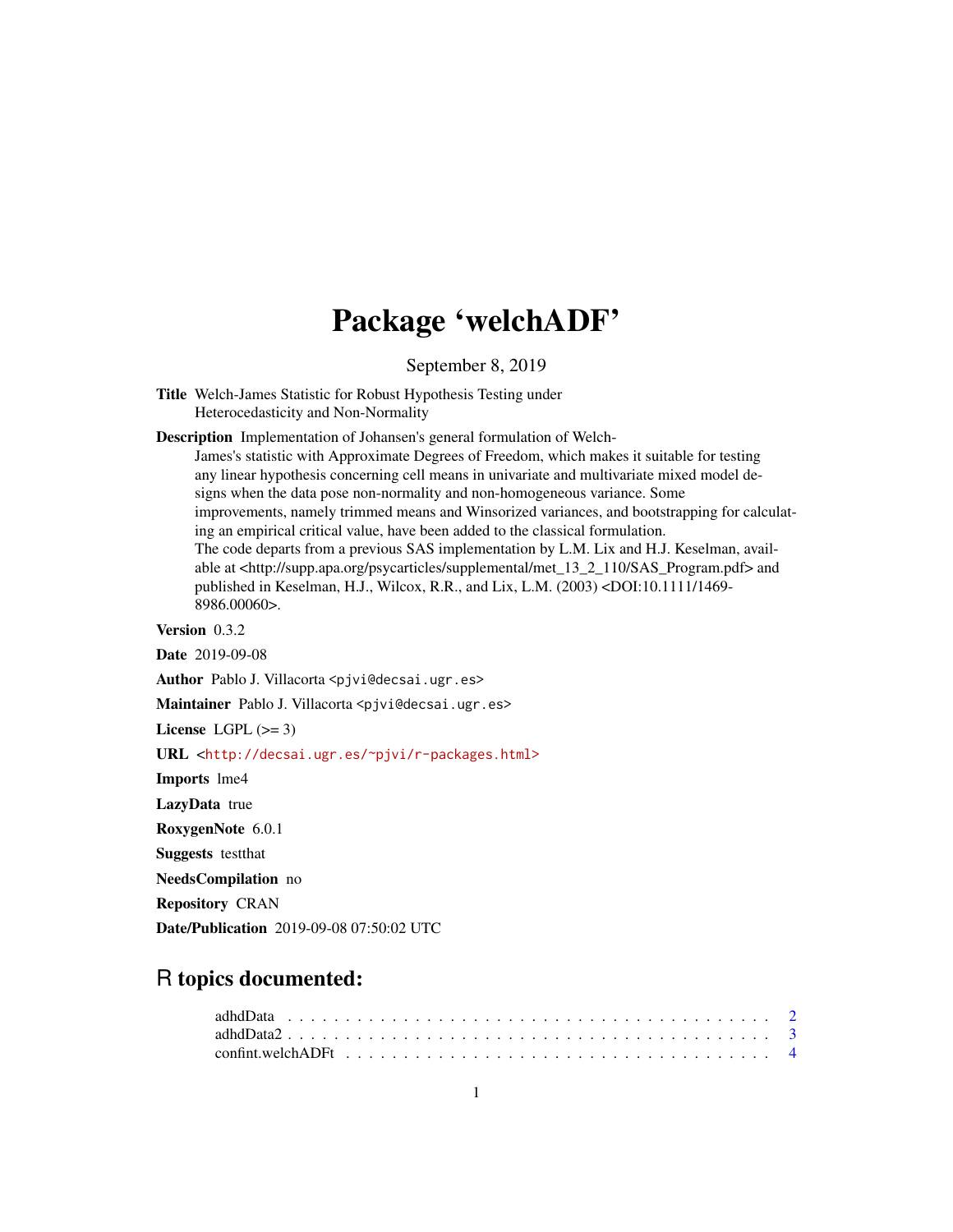#### <span id="page-1-0"></span>2 adhdData ac am an seo anns an t-an-seo anns an t-an-seo anns an t-an-seo anns an t-an-seo anns an t-an-seo anns an t-an-seo anns an t-an-seo anns an t-an-seo anns an t-an-seo anns an t-an-seo anns an t-an-seo anns an t-a

| Index |  |  |  |  |  |  |  |  |  |  |  |  |  |  |  | 14 |
|-------|--|--|--|--|--|--|--|--|--|--|--|--|--|--|--|----|
|       |  |  |  |  |  |  |  |  |  |  |  |  |  |  |  |    |
|       |  |  |  |  |  |  |  |  |  |  |  |  |  |  |  |    |
|       |  |  |  |  |  |  |  |  |  |  |  |  |  |  |  |    |
|       |  |  |  |  |  |  |  |  |  |  |  |  |  |  |  |    |
|       |  |  |  |  |  |  |  |  |  |  |  |  |  |  |  |    |

<span id="page-1-1"></span>

| adhdData | Children's reaction times (milliseconds) to stimuli of different nature, |
|----------|--------------------------------------------------------------------------|
|          | arranged with four response columns.                                     |

#### Description

The data (Keselman et al., 2003) represent the reaction times in milliseconds of children with attention-deficit hyperactivity (ADHD) and normal children when they are presented four kinds of inputs: a target alone or an arrow stimuli incongruent, congruent and neutral to the target. According to the authors, the dataset was artificially generated from the summary measures given in the original study by Jonkman et al. (1999), in groups of 20 and 10 children to create an unbalanced design.

#### Usage

adhdData

#### Format

A data frame with 30 rows and 5 variables:

Group whether the child has ADHD or is healty (normal).

TargetAlone Reaction time (milliseconds) to a target alone.

Congruent Reaction time (milliseconds) to a congruent stimulus.

Neutral Reaction time (milliseconds) to a neutral stimulus.

Incongruent Reaction time (milliseconds) to an incongruent stimulus.

#### Source

H. J. Keselman, R. R. Wilcox, and L. M. Lix. A generally robust approach to hypothesis testing in independent and correlated groups designs. Psychophyisiology, 40:586-596, 2003. (Data displayed in page 593).

#### References

L. Jonkman, C. Kemner, M. Verbaten, H. van Engeland, J. Kenemans, G. Camfferman, J. Buitelaar, and H. Koelega. Perceptual and response interference in children with attention-deficit hyperactivity disorder, and the effects of methylphenidate. 36(4):419-429, 1999.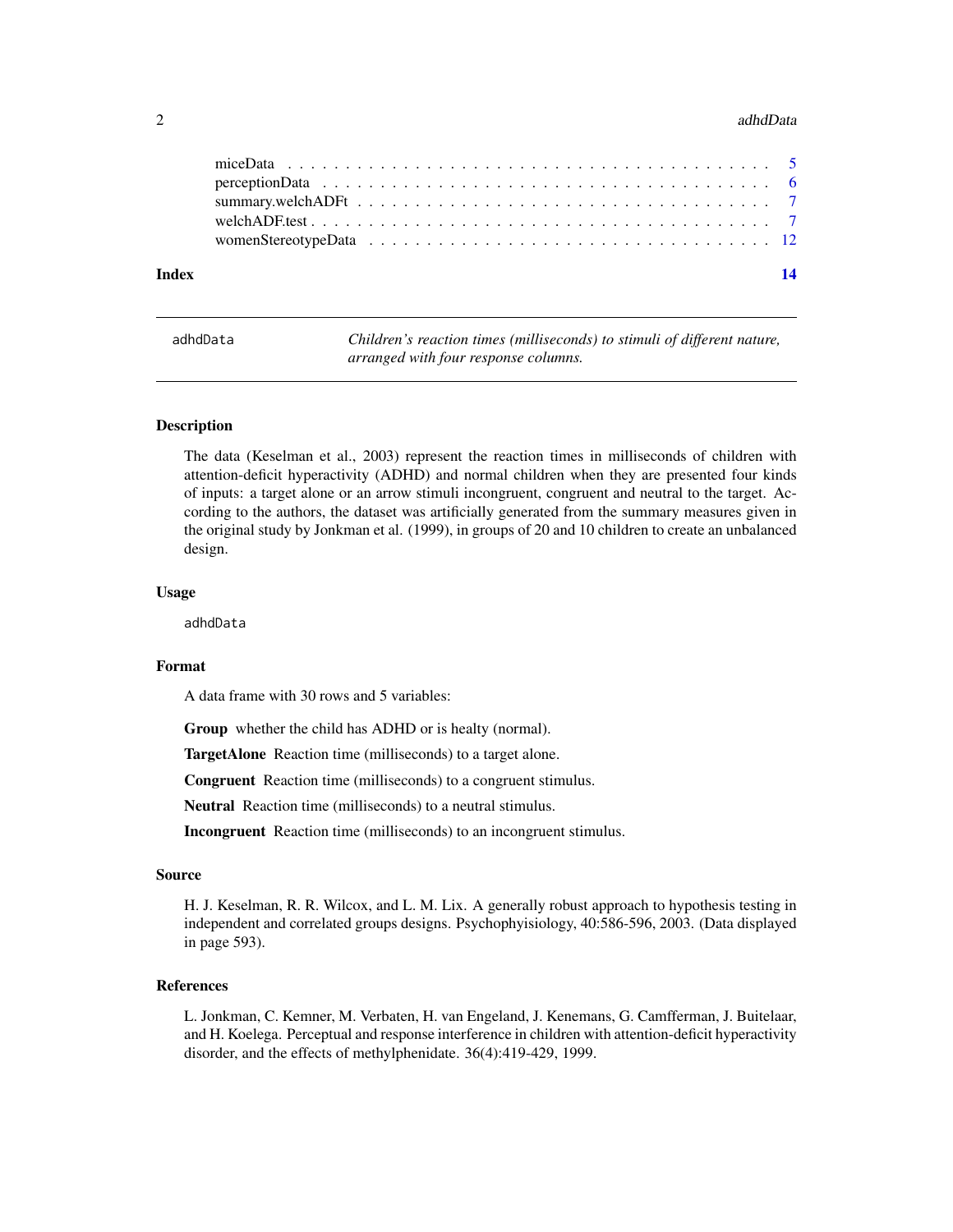#### <span id="page-2-0"></span>adhdData2 3

#### Examples

```
# Assuming a multivariate response
omnibus_LSM_multi <- welchADF.test(adhdData, response = c("TargetAlone", "Congruent",
 "Neutral", "Incongruent"), between.s = "Group", within.s = "multivariate", contrast = "omnibus")
# The same using the S3 method for class formula
omnibus_LSM_multi_form <- welchADF.test(cbind(TargetAlone, Congruent, Neutral, Incongruent)
\sim Group, data = adhdData)
# Pairwise comparisons of the implicit within-subjects effect present in the multivariate response
```
pairwise\_LSM\_multi <- update(omnibus\_LSM\_multi, contrast = "all.pairwise", effect = "multivariate") summary(omnibus\_LSM\_multi)

summary(pairwise\_LSM\_multi)

<span id="page-2-1"></span>

| adhdData2 | Children's reaction times (milliseconds) to stimuli of different nature, |
|-----------|--------------------------------------------------------------------------|
|           | arranged with one single response column and taking the multi-variate    |
|           | response as an explicit within-subjects factor.                          |

#### Description

Exactly the same data explained in "adhdData" but reshaped as follows.

#### Usage

adhdData2

#### Format

A data frame with 120 rows and 4 variables:

Group whether the child has ADHD or is healty (normal).

Stimulus the stimulus to which the reaction time in this row corresponds.

Subject an integer ID that identifies the subject to which the reaction time corresponds.

Milliseconds reaction time (milliseconds) to of the aforementioned subject to the aforementioned stimulus.

#### Examples

```
# Omnibus test of a mixed between x within subjects model,
# using trimmed means and Winsorized variances
omnibus_trimmed <- welchADF.test(adhdData2, response = "Milliseconds",between.s = "Group",
  within.s = "Stimulus", subject = "Subject", contrast = "omnibus", trimming = TRUE)
# The same using S3 method for class formula. The data can be in separate variables in
# the scope of the call, not necessarily in a data.frame
millis <- adhdData2$Milliseconds
gr <- adhdData2$Group
st <- adhdData2$Stimulus
```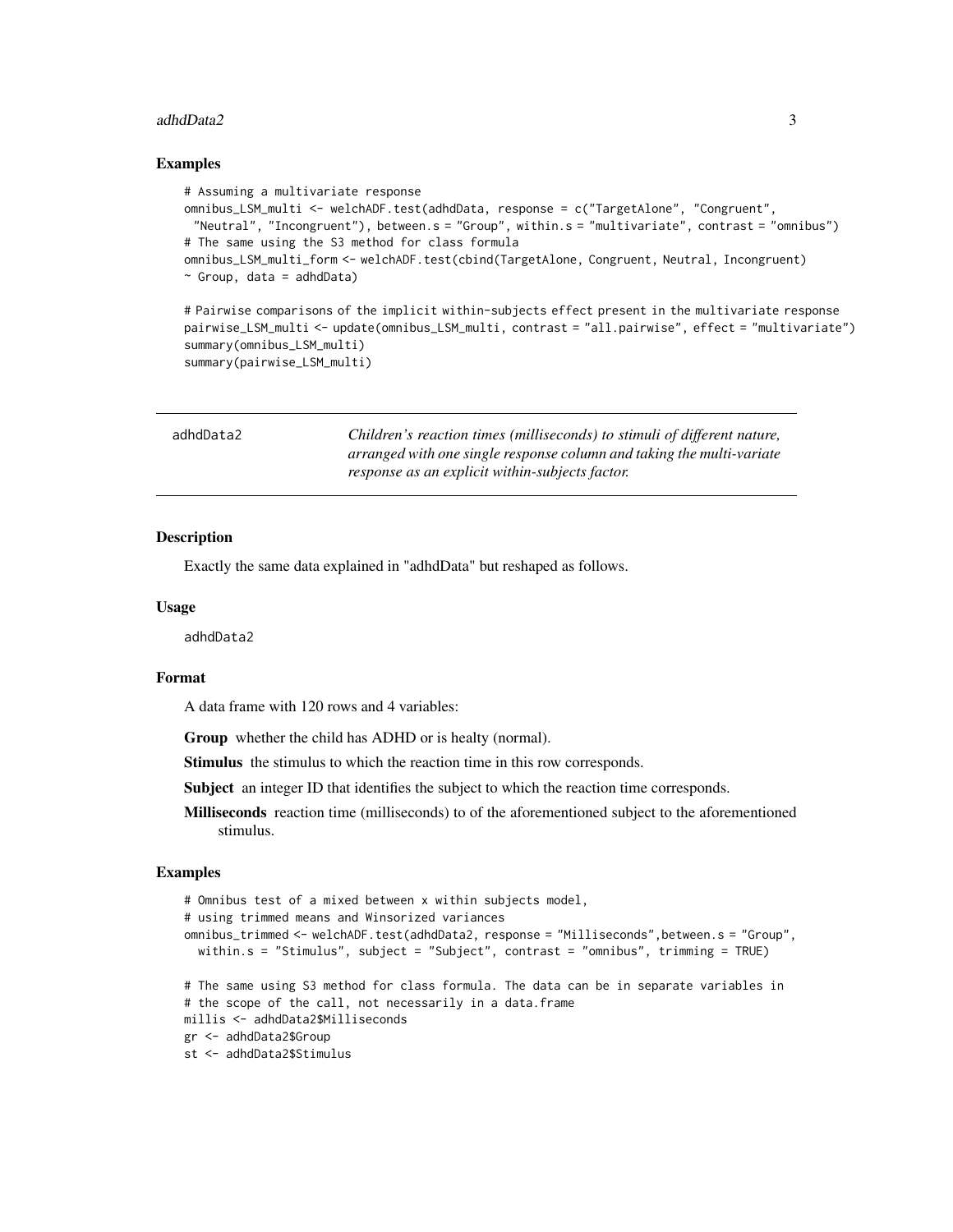```
sbj <- adhdData2$Subject
omnibus_trimmed_formula <- welchADF.test(millis ~ gr*st + (st|sbj),
 contrast = "omnibus", trimming = TRUE)
summary(omnibus_trimmed_formula)
# Pairwise contrasts of the effects
pairwise_LSM <- welchADF.test(adhdData2, response = "Milliseconds", between.s = "Group",
 within.s = "Stimulus", subject = "Subject", contrast = "all.pairwise", effect = "Stimulus")
pairwise_trimmed <- update(pairwise_LSM, trimming = TRUE)
# Bootstrapping to obtain an empirical critical value
## Not run:
 pairwise_trimmed_boot <- update(pairwise_trimmed, bootstrap =TRUE, seed = 123456)
 summary(pairwise_trimmed_boot)
## End(Not run)
```
confint.welchADFt *Confidence interval for the effect size of model effects*

#### Description

For the effects indicated by the user, extracts confidence intervals for the effect size from an object of class welchADFt returned by a call to [welchADF.test](#page-6-1).

#### Usage

## S3 method for class 'welchADFt'  $confint(object, parm, level = 0.95, ...)$ 

#### Arguments

| object     | a object of (S3 class) welchADF.t                                                                                                                                             |
|------------|-------------------------------------------------------------------------------------------------------------------------------------------------------------------------------|
| parm       | a specification of which parameters are to be given confidence intervals, either<br>a vector of numbers or a vector of names. If missing, all parameters are consid-<br>ered. |
| level      | confidence level (completely ignored, since the confidence threshold had been<br>in the call to welchADF, test).                                                              |
| $\ddots$ . | additional argument(s) for methods.                                                                                                                                           |

#### Value

If effect.size was set to TRUE in the call to welchADF.test, a matrix (or vector) with columns giving lower and upper confidence limits for each parameter. These will be labelled as (1-level)/2 and 1 - (1-level)/2 in If effect.size was set to FALSE, NULL is returned.

#### See Also

[welchADF.test](#page-6-1), [confint.lm](#page-0-0)

<span id="page-3-0"></span>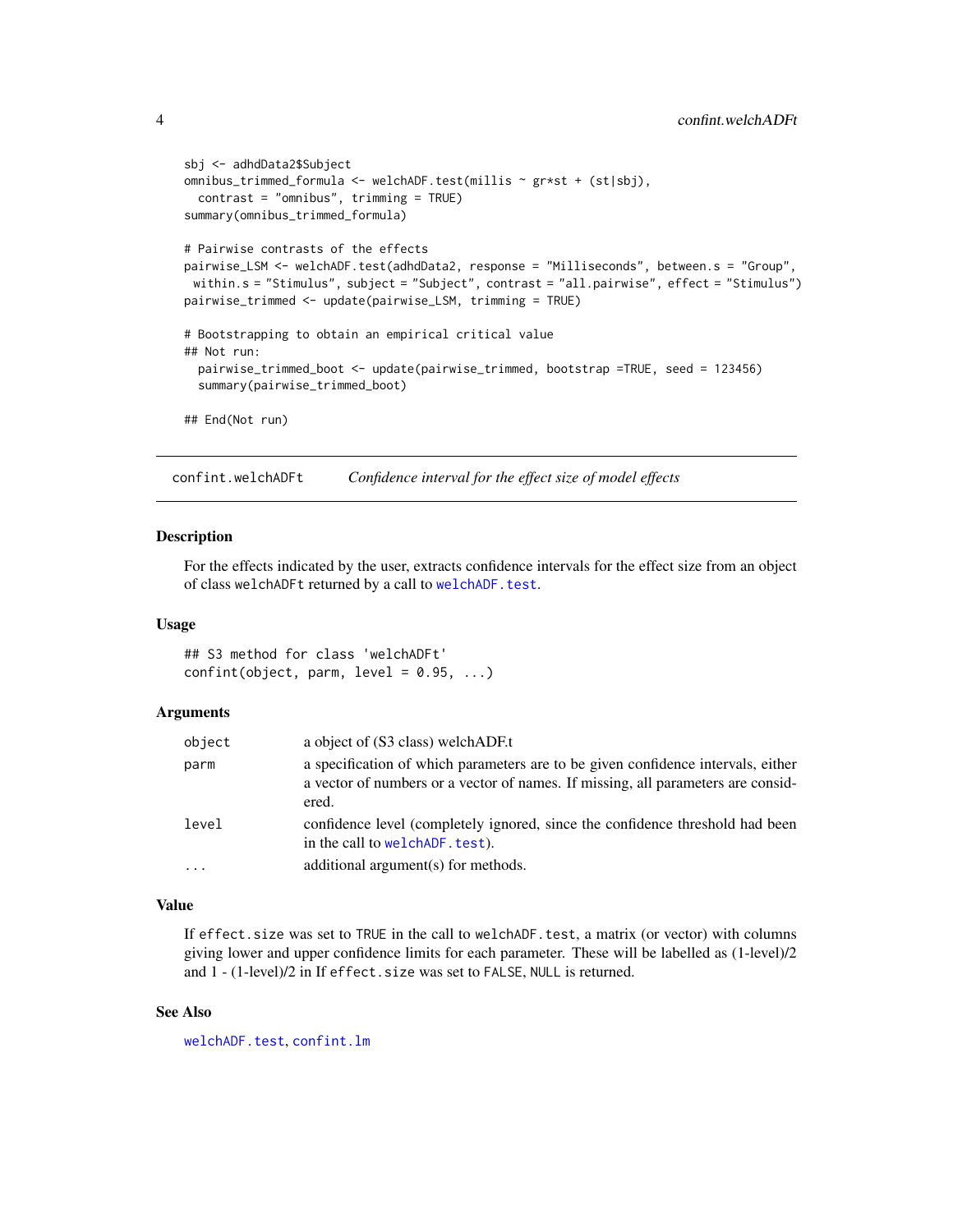<span id="page-4-1"></span><span id="page-4-0"></span>

#### Description

Wild strain house mice were, at birth, cross fostered onto house mouse (Mus), deer mouse (Peromyscus) or rat (Rattus) nursing mothers. Ten days after weaning, each subject was tested in an apparatus that allowed it to enter four different tunnels: one scented with clean pine shavings, and the other three tunnels with shavings bearing the scent of Mus, Peromyscus, or Rattus respectively. Three variables were measured for each tunnel: the number of visits to the tunnel during a twenty minute test, the time spent by each subject in each of the four tunnels and the latency to first visit of each tunnel.

#### Usage

miceData

#### Format

A data frame with 144 rows and 6 variables:

Subject an ID that identifies the mouse to which the measurements of the row correspond.

nurs type of nursing mother this mouse had at birth.

tunnel type of tunnel to which the measurements of this row correspond.

visits number of visits to the aforementioned tunnel.

time total time spent by the mouse at this tunnel.

latency seconds passed before the mouse first visited this tunnel.

#### Source

<http://core.ecu.edu/psyc/wuenschk/SPSS/TUNNEL4b.sav>

#### References

K. L.Wuensch. Fostering house mice onto rats and deer mice: Effects on response to species odors. Animal Learning & Behavior, 20(3):253 - 258, 1992

#### Examples

```
omnibus_LSM <- welchADF.test(miceData, response = c("visits", "time", "latency"),
 between.s = "nurs", within.s = "tunnel", subject = "Subject", contrast = "omnibus")
# Formula interface, using cbind() to specify a multivariate response.
omnibus_LSM_formula <- welchADF.test(
 cbind(visits, time, latency) ~ nurs*tunnel + (tunnel|Subject), data = miceData)
pairwise_LSM_nurs <- welchADF.test(miceData, response = c("visits", "time",
  "latency"), between.s = "nurs", within.s = "tunnel", subject = "Subject",
 effect = "nurs", contrast = "all.pairwise")
```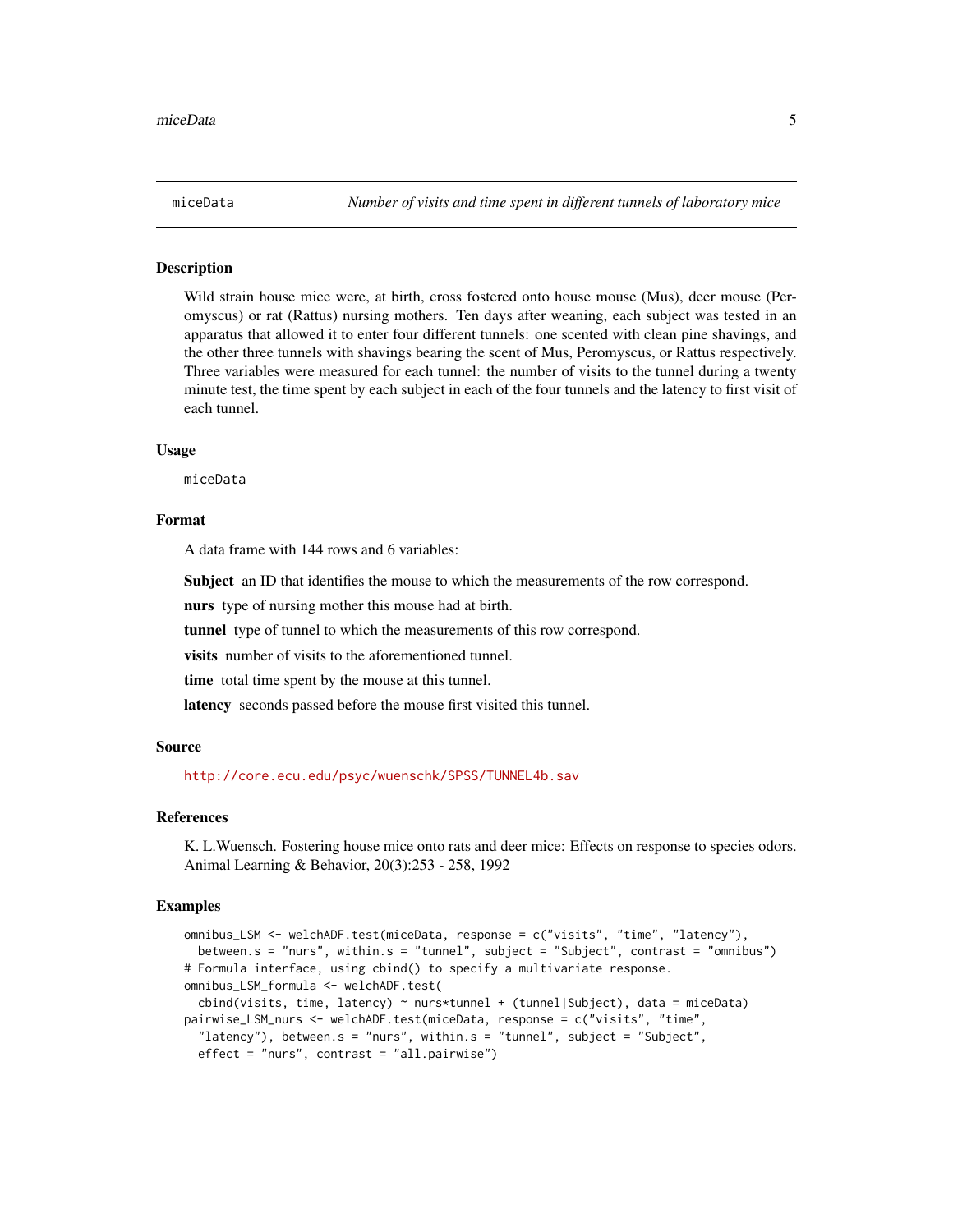```
pairwise_LSM_tunnel <- update(pairwise_LSM_nurs, effect = "tunnel")
## Not run:
 pairwise_nurs_trimmed_boot <- update(pairwise_LSM_nurs, trimming = TRUE, bootstrap = TRUE)
 pairwise_tunnel_trimmed_boot <- update(pairwise_nurs_trimmed_boot, effect = "tunnel")
 summary(pairwise_nurs_trimmed_boot)
## End(Not run)
summary(omnibus_LSM)
summary(pairwise_LSM_nurs)
summary(pairwise_LSM_tunnel)
```
<span id="page-5-1"></span>perceptionData *Number of puzzles 42 students were able to solve*

#### Description

An artificial dataset created by Lix et al. which recreates data reported by a real study on perception and concentration, on which 42 students were given several puzzles to be solved. The students are divided into three balanced groups as they had previously been asked to imagine solving puzzles in the distant future, near future, or not to imagine anything at all (control group).

#### Usage

perceptionData

#### Format

A data frame with 42 rows and 2 variables:

Group group of the student (what the student was asked to imagine)

y number of puzzles the student was able to solve, out of 12

#### References

Forster, J., Liberman, N., & Friedman, R.S. (2004). Temporal construal effects on abstract and concrete thinking: consequences for insight and creative cognition. Journal of Personality and Social Psychology, 87, 2, 177-189.

#### Examples

```
omnibus_LSM <- welchADF.test(perceptionData, response = "y", between.s = "Group")
omnibus_trimmed <- update(omnibus_LSM, trimming = TRUE)
pairwise_LSM <- update(omnibus_LSM, effect = "Group", contrast = "all.pairwise")
pairwise_trimmed <- update(pairwise_LSM, trimming = TRUE, effect.size = TRUE)
summary(omnibus_LSM)
## Not run:
 pairwise_trimmed_boot <- update(pairwise_trimmed, bootstrap = TRUE, seed = 12345, numsim_b = 600)
 summary(pairwise_trimmed_boot, digits = 6) # digits defaults to max(4, getOption("digits"))
```
## End(Not run)

<span id="page-5-0"></span>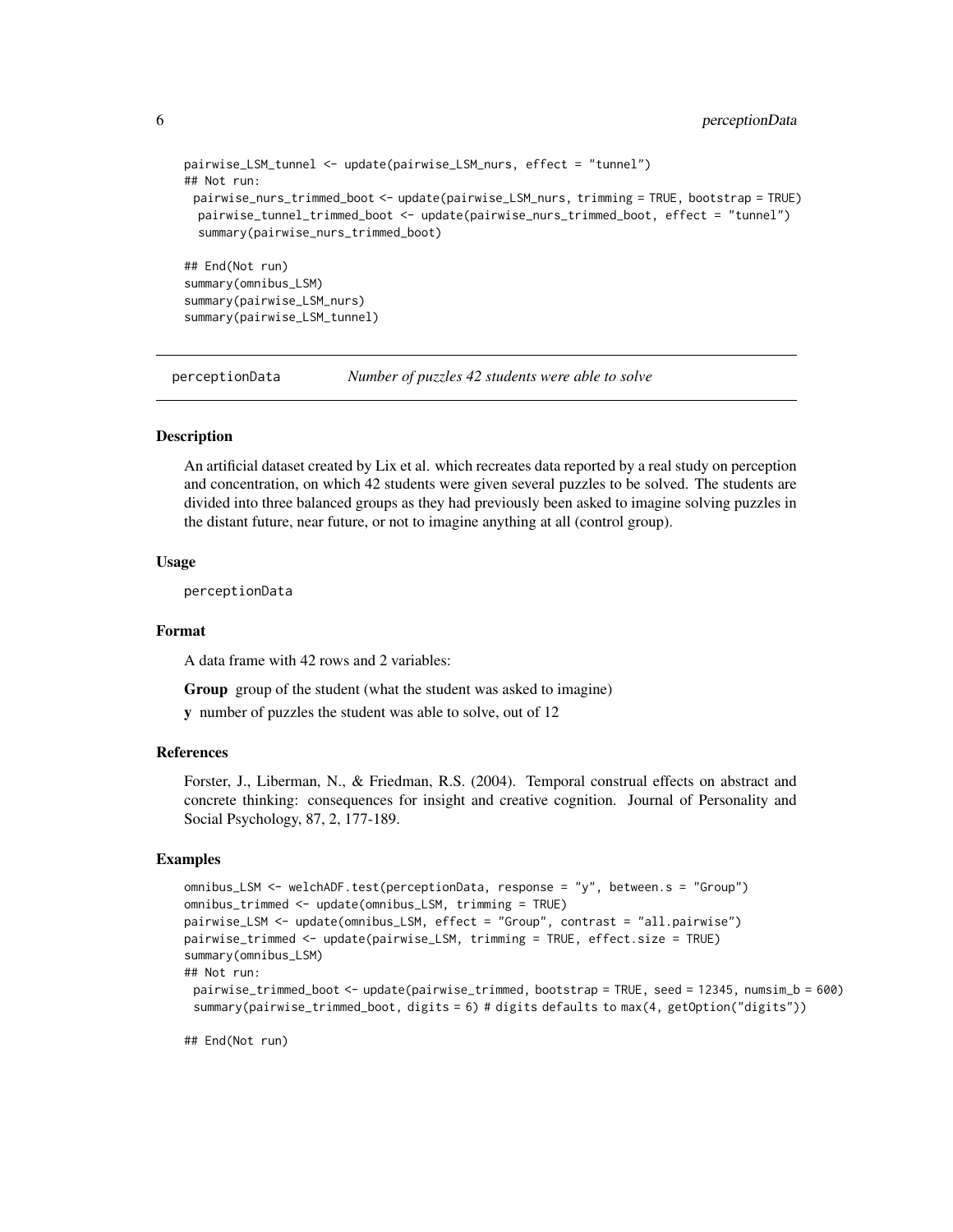<span id="page-6-3"></span><span id="page-6-0"></span>summary.welchADFt *Summarizing Welch Approximate Degrees of Freedom test results*

### <span id="page-6-2"></span>Description

summary and print methods for class "welchADF"

#### Usage

```
## S3 method for class 'welchADFt'
summary(object, verbose = FALSE, digits = max(4,getOption("digits")), ...)
```

```
## S3 method for class 'welchADFt'
print(x, digits = getOption("digits"), ...)
```
#### Arguments

| object  | an object of class "welchADFt" returned by a call to welchADF. test.                                                                                                                                                                                         |
|---------|--------------------------------------------------------------------------------------------------------------------------------------------------------------------------------------------------------------------------------------------------------------|
| verbose | whether the summary table should be preceded by an extended description of the<br>welch ADF test performed, including the kind of means (trimmed or not), kind<br>of test (omnibus or pairwise) and whether bootstrap was used or not. Defaults<br>to FALSE. |
| digits  | the number of significant digits to use when printing.                                                                                                                                                                                                       |
|         | further arguments passed to or from other methods.                                                                                                                                                                                                           |
| x       | an object of class "welchADFt".                                                                                                                                                                                                                              |

#### Value

a string which summarizes the info, with class "summary.welchADFt" ready to be printed by specific method print.summary.welchADFt.

<span id="page-6-1"></span>

| welchADF.test | General Approximate Degrees of Freedom Solution for Inference and |
|---------------|-------------------------------------------------------------------|
|               | Estimation                                                        |

#### Description

Computes the Welch-James statistic with Approximate Degrees of Freedom, based on the SAS code by H.J. Keselman, R.R. Wilcox and L.M. Lix.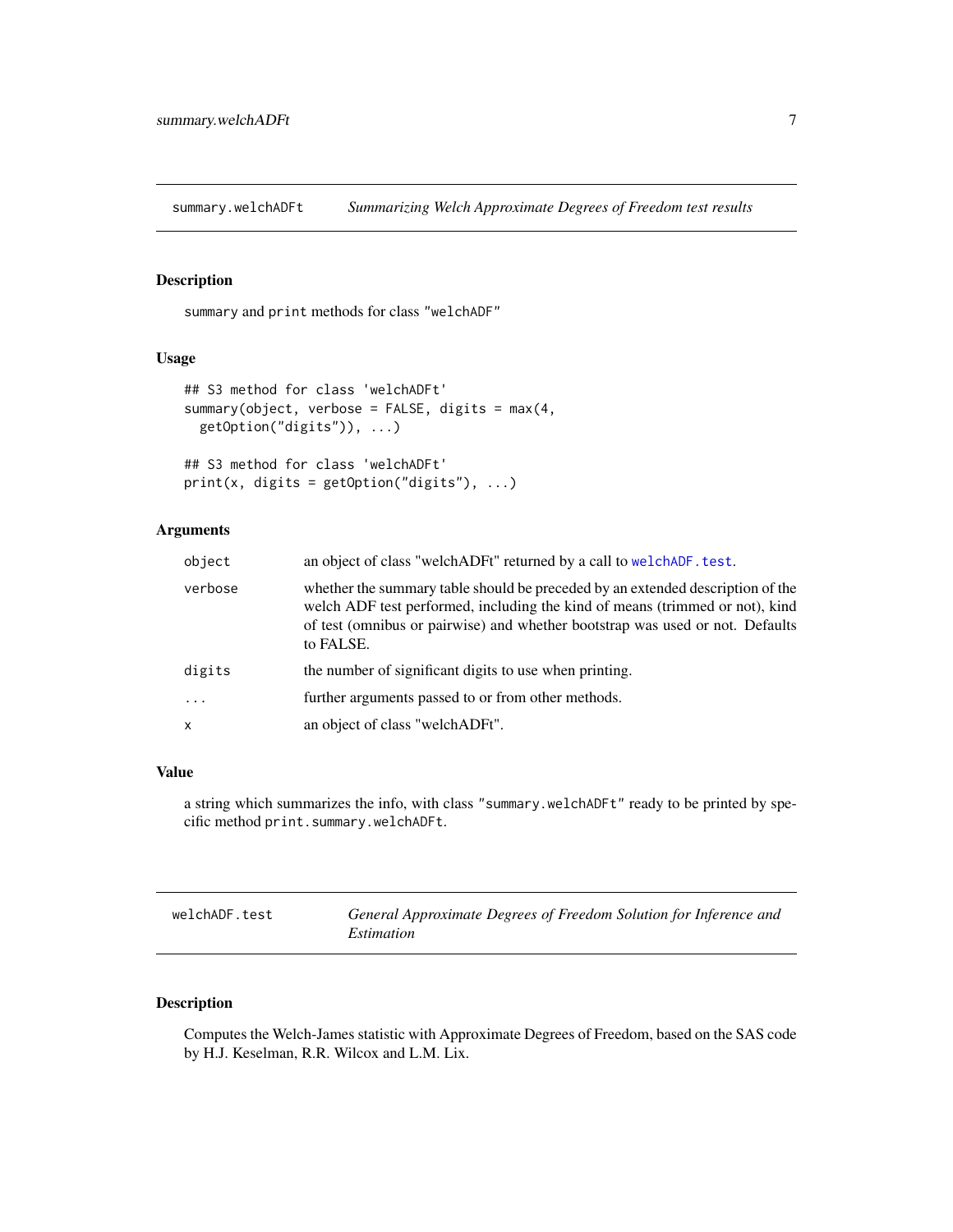#### Usage

```
welchADF.test(formula, ...)
## S3 method for class 'formula'
welchADF.test(formula, data, subset, ...)
## S3 method for class 'lm'
welchADF.test(formula, ...)
## S3 method for class 'aov'
welchADF.test(formula, ...)
## S3 method for class 'lmer'
welchADF.test(formula, ...)
## Default S3 method:
welchADF.test(formula, response, between.s = NULL,
  within.s = NULL, subject = NULL, contrast = c("omnikus","all.pairwise"), effect = NULL, correction = c("hochberg", "holm"),
  trimming = FALSE, per = 0.2, bootstrap = FALSE, numsim_b = 999,
  effect.size = FALSE, numsim_es = 999, scaling = TRUE,
  standardize.effsz = TRUE, alpha = 0.05, seed = 0, ...)
```
#### **Arguments**

formula A data frame or a formula or an lm object returned by [lm](#page-0-0). If formula is a data frame, it must have the format described for argument data of welchADF.test for class formula. If formula is a formula, it must be a two-sided linear formula object describing the between-subjects effects of the model, with the response variable(s) (surrounded by cbind() if it is a multivariate response, as cbind(r1,r2,r3)) on the left of the  $\sim$  operator and the terms on the right. Within-subject factors must be specified as a parenthesis term on the rhs with the form (w1\*w2\*...|subject) with 'subject' being the name of the subject ID column, which must be present in the data (cannot be omitted like in the data.frame version) e.g. cbind(y1,y2) ~ A\*B\*C + (B\*C|subjet). In this example, A would be a between-subject factor because it is the only variable not present again on the left side of the parenthesis term (where the within-subjects factors are specified). Multi-level or customized structures are not supported, e.g. those having strata or more than one random factor. The formula does not affect the results of the tests as no 'model' is actually fit to the data. It only affects the terms displayed as a result of an omnibus contrast when no effect argument is given (which means *run an omnibus test for every effect or interaction (up to second order)*). In such case, the factors or interactions not specified in the formula will not be applied an omnibus test. In case of a pairwise contrast, the structure in the formula is ignored beyond interpreting which variables are between-subject factors and which are within-subjects factors.

... Further arguments to be passed to specialized methods. Should be named arguments.

<span id="page-7-0"></span>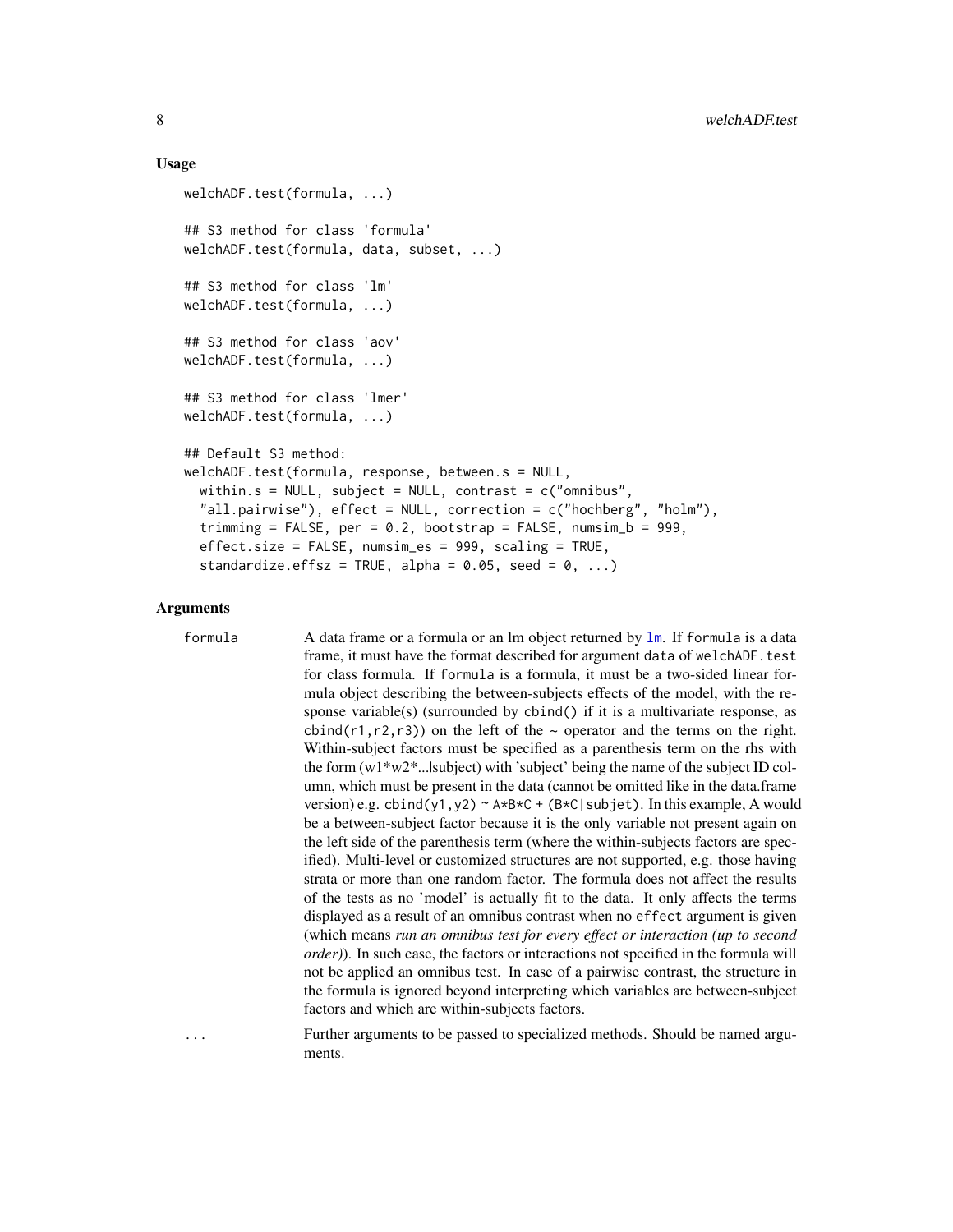<span id="page-8-0"></span>

| data       | A data.frame with the data, formatted as follows: one row per observation of the<br>response variable(s), and as many columns as needed to indicate the factor com-<br>bination to which the observation corresponds. If necessary, an extra column<br>with the subject ID for designs having within-subjects factors (can be omitted if<br>there is only one within-subjects factor, see the vignette).                                                                                                                                                                                                                                                                                                                                                                                        |
|------------|-------------------------------------------------------------------------------------------------------------------------------------------------------------------------------------------------------------------------------------------------------------------------------------------------------------------------------------------------------------------------------------------------------------------------------------------------------------------------------------------------------------------------------------------------------------------------------------------------------------------------------------------------------------------------------------------------------------------------------------------------------------------------------------------------|
| subset     | A specification of the rows to be used as in model. frame: defaults to all rows.<br>This can be any valid indexing vector (see [.data.frame) for the rows of data or<br>if that is not supplied, a data frame made up of the variables used in formula.                                                                                                                                                                                                                                                                                                                                                                                                                                                                                                                                         |
| response   | A string or vector of strings with the name(s) of the column(s) of data cor-<br>responding to the response variable(s). If a vector of strings is provided, the<br>responses are taken as a set of repeated measurements or dependent variables.                                                                                                                                                                                                                                                                                                                                                                                                                                                                                                                                                |
| between.s  | Vector of strings with the columns that correspond to between-subjects factors,<br>if any (defaults to NULL).                                                                                                                                                                                                                                                                                                                                                                                                                                                                                                                                                                                                                                                                                   |
| within.s   | Vector of strings with the columns that correspond to within-subjects factors, if<br>any (defaults to NULL).                                                                                                                                                                                                                                                                                                                                                                                                                                                                                                                                                                                                                                                                                    |
| subject    | Name of the column (if any) containing the subject ID (defaults to NULL).                                                                                                                                                                                                                                                                                                                                                                                                                                                                                                                                                                                                                                                                                                                       |
| contrast   | One of "omnibus", "all.pairwise" indicating the type of contrast to be per-<br>formed with the data. "omnibus" stands for omnibus contrasts on either all<br>the variables found in the data, including the within-subjects factor if any, or<br>on a single effect specified in the effect argument. "all.pairwise" stands<br>for pairwise comparisons of the response(s) variable(s) over all combinations of<br>values of one effect, indicated in the effect parameter. Defaults to "omnibus".                                                                                                                                                                                                                                                                                              |
| effect     | If contrast = "omnibus", then effect must be a string or vector of strings with<br>the name of the effect(s) for which the "omnibus" contrasts will be applied. If<br>contrast = "all.pairwise", then effect must be a tagged list in which the<br>names are the factors, and the elements must be vectors of two strings each, in-<br>dicating If contrast = "omnibus" but effect is not specified, then an omnibus<br>contrast will be done separately for each of the effects and also all possible inter-<br>actions. If contrast = "omnibus" and effect is a vector of strings, then only<br>one contrast will be done, involving the simultaneous interaction of all effects<br>indicated in the effect vector (i.e. no other interaction or main effect contrasts<br>will be performed). |
| correction | The type of p-value correction when applying multiple pariwise comparisons<br>(i.e. when contrast = "all.pairwise"). Defaults to "hochberg".                                                                                                                                                                                                                                                                                                                                                                                                                                                                                                                                                                                                                                                    |
| trimming   | Boolean to control the use of robust estimators. FALSE indicates the ADF test<br>statistic will be computed with the usual Least-Squares Estimators. TRUE indi-<br>cates that trimmed means and Winsorized variances/covariances will be used to<br>compute the ADF test statistic.                                                                                                                                                                                                                                                                                                                                                                                                                                                                                                             |
| per        | (Only if trimming is TRUE) The proportion of trimming in EACH tail of the<br>data distribution. Must be between 0 and .49 (i.e., 49% trimming in each tail).<br>Recommended per = $0.2$ symmetric trimming (i.e., $20\%$ of the observations in<br>each tail are trimmed).                                                                                                                                                                                                                                                                                                                                                                                                                                                                                                                      |
| bootstrap  | Boolean; whether bootstrap should be used to compute a critical value for the<br>test statistic produced by WJGLM. FALSE means a theoretical critical value for<br>the test statistic TWJ/c (or TWJt/c) will be computed. TRUE indicates the non-<br>parametric percentile bootstrap method will be used to compute a critical value.                                                                                                                                                                                                                                                                                                                                                                                                                                                           |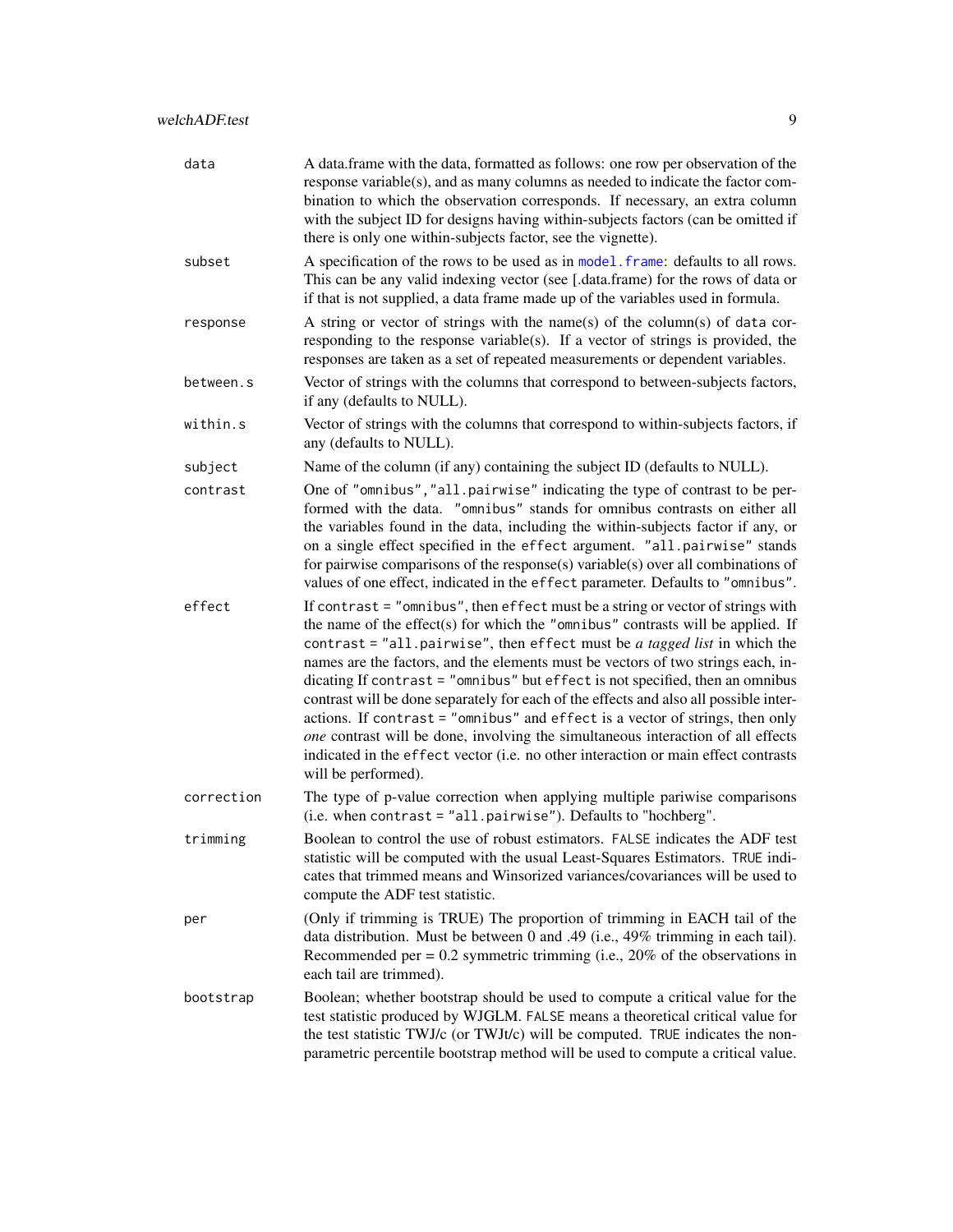| When combined with contrast = "all.pairwise", then Family-Wise Error         |
|------------------------------------------------------------------------------|
| Rate (FWER) control is achieved using bootstrapping to compute an adjusted   |
| empirical critical value (refer to Keselman, Wilcox & Lix 2003, page 589 for |
| details).                                                                    |

- <span id="page-9-0"></span>numsim\_b If bootstrap = TRUE, this is a positive integer that defines the number of bootstrap samples to generate a critical value (defaults to 999). Carpenter and Bithell (2000) recommend between 1000 and 2000 samples for setting confidence intervals around a parameter estimate, but Efron and Tibshirani (1986) note that for other applications of the bootstrap, such as computing the standard error, as few as 100 bootstrap samples will be sufficient. Choosing a value of B such that  $(B + 1)\alpha$  is an integer value is recommended, because it avoids the need for interpolation.
- effect.size Boolean; whether effect size estimates should be computed. TRUE means effect size estimates together with its confidence intervals will be computed (defaults to FALSE).
- numsim\_es Positive integer defining the number of bootstrap samples to generate a CI for the effect size estimate (defaults to 999). Ignored if effect.size = FALSE.
- scaling Boolean; whether a scaling factor for the effect size estimator should be used (0.642 for 20% symmetric trimming) when robust estimators are adopted. FALSE means no scaling factor will be used. TRUE indicates that a scaling factor will be adopted. Defaults to TRUE

#### standardize.effsz

Boolean: whether the effect size should be standardized by the average of variances or not. Defaults to TRUE.

- alpha Significance threshold for the confidence interval calculation, where 1 alpha is the probability coverage. Defaults to 0.05.
- seed Initial seed (positive integer) for the (R default) random number generator. Defaults to NULL (seed taken from the current time).

#### Value

An object of class "welchADFt" which is a list of lists (one sub-list per effect, even if there is only one). There are methods [print.welchADFt](#page-6-2) and [summary.welchADFt](#page-6-3)

#### Methods (by class)

- formula: Specialized method that accepts a formula
- lm: Specialized method that accepts a linear model object of class [lm](#page-0-0)
- aov: Specialized method that accepts an Analysis of Variance Model of class [aov](#page-0-0)
- lmer: Specialized method that accepts a Linear Mixed-Effects Model of class [lmer](#page-0-0)
- default: Default method that accepts a data.frame (see argument formula) and where factors are passed as strings corresponding to column names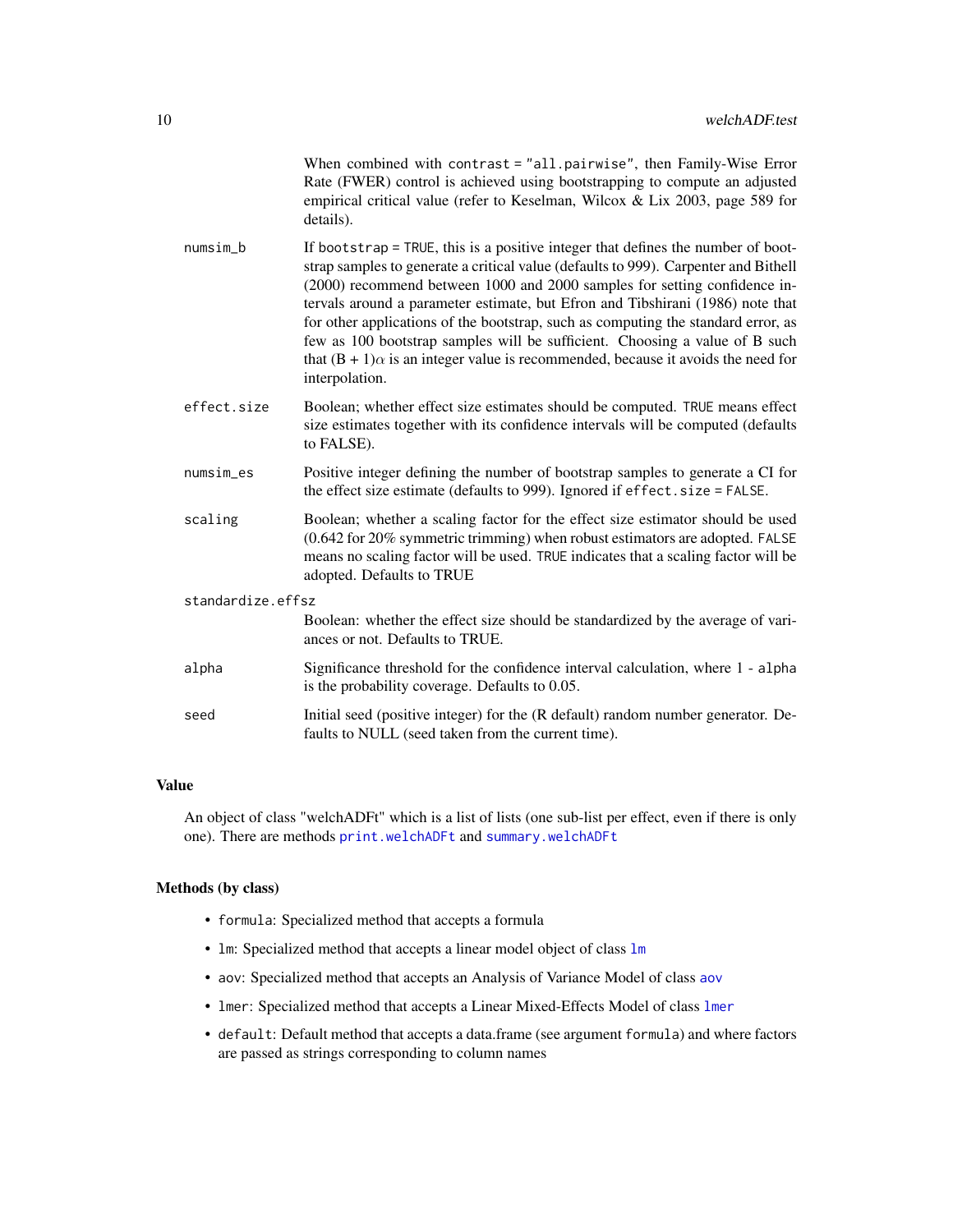#### <span id="page-10-0"></span>welchADF.test 11

#### References

Villacorta, P.J. (2017). The welchADF Package for Robust Hypothesis Testing in Unbalanced Multivariate Mixed Models with Heteroscedastic and Non-normal Data. *The R Journal*, 9:2, 309 - 328.

Website with the original SAS code and examples: [http://supp.apa.org/psycarticles/supple](http://supp.apa.org/psycarticles/supplemental/met_13_2_110/met_13_2_110_supp.html)mental/ [met\\_13\\_2\\_110/met\\_13\\_2\\_110\\_supp.html](http://supp.apa.org/psycarticles/supplemental/met_13_2_110/met_13_2_110_supp.html)

Keselman, H. J., Wilcox, R. R., & Lix, L. M. (2003). A generally robust approach to hypothesis testing in independent and correlated groups designs. *Psychophysiology*, 40, 586-596.

Lix, L. M., & Keselman, H. J. (1995). Approximate degrees of freedom tests: A unified perspective on testing for mean equality. *Psychological Bulletin*, 117, 547-560.

Carpenter, J., & Bithell, J. (2000). Bootstrap confidence intervals: When, which, what? A practical guide for medical statisticians. *Statistics in Medicine*, 19, 1141-1164.

Efron, B., & Tibshirani, R. (1986). Bootstrap methods for standard errors, confidence intervals, and other measures of statistical accuracy. *Statistical Science*, 1, 54-75.

#### See Also

[print.welchADFt](#page-6-2), [summary.welchADFt](#page-6-3)

[p.adjust.methods](#page-0-0) [perceptionData](#page-5-1) [adhdData](#page-1-1) [adhdData2](#page-2-1) [womenStereotypeData](#page-11-1) [miceData](#page-4-1)

#### Examples

```
# Omnibus contrast only of those effects included, namely condition and sex (no interaction)
omnibus_LSM_formula \leq welchADF.test(y \sim condition + sex, data = womenStereotypeData)
# Works well with update.default() method
omnibus_interact_formula <- update(omnibus_LSM_formula, . ~ condition*sex)
summary(omnibus_LSM_formula)
summary(omnibus_interact_formula)
```

```
# Fit a linear model using the built-in function stats::lm
lm. women \leq lm(y \sim condition + sex, womenStereotypeData)
```

```
# Fit an Analysis of Variance model using the built-in function stats::aov
aov. women \leq -aov(1m. women)
```

```
# Now use the this object to apply a welchADF test to the same formula and data
omnibus_no_interact <- welchADF.test(lm.women, contrast = "omnibus")
omnibus_no_interactB <- welchADF.test(aov.women) # omnibus as well
```

```
# Integrates well with the update.default() method
omnibus_interact <- update(omnibus_no_interact, . ~ condition*sex)
summary(omnibus_no_interact)
summary(omnibus_interact)
# Two-way factorial design using the default interface. See the vignette.
omnibus_LSM <- welchADF.test(womenStereotypeData, response = "y", between.s =
 c("condition", "sex"), contrast = "omnibus")
# Method update() also works with the welchADF.test.default interface
omnibus_trimmed <- update(omnibus_LSM, effect = "condition", trimming = TRUE)
pairwise_LSM <- update(omnibus_LSM, contrast = "all.pairwise", effect = c("condition", "sex"))
pairwise_trimmed <- update(pairwise_LSM, trimming = TRUE) # just trimming
```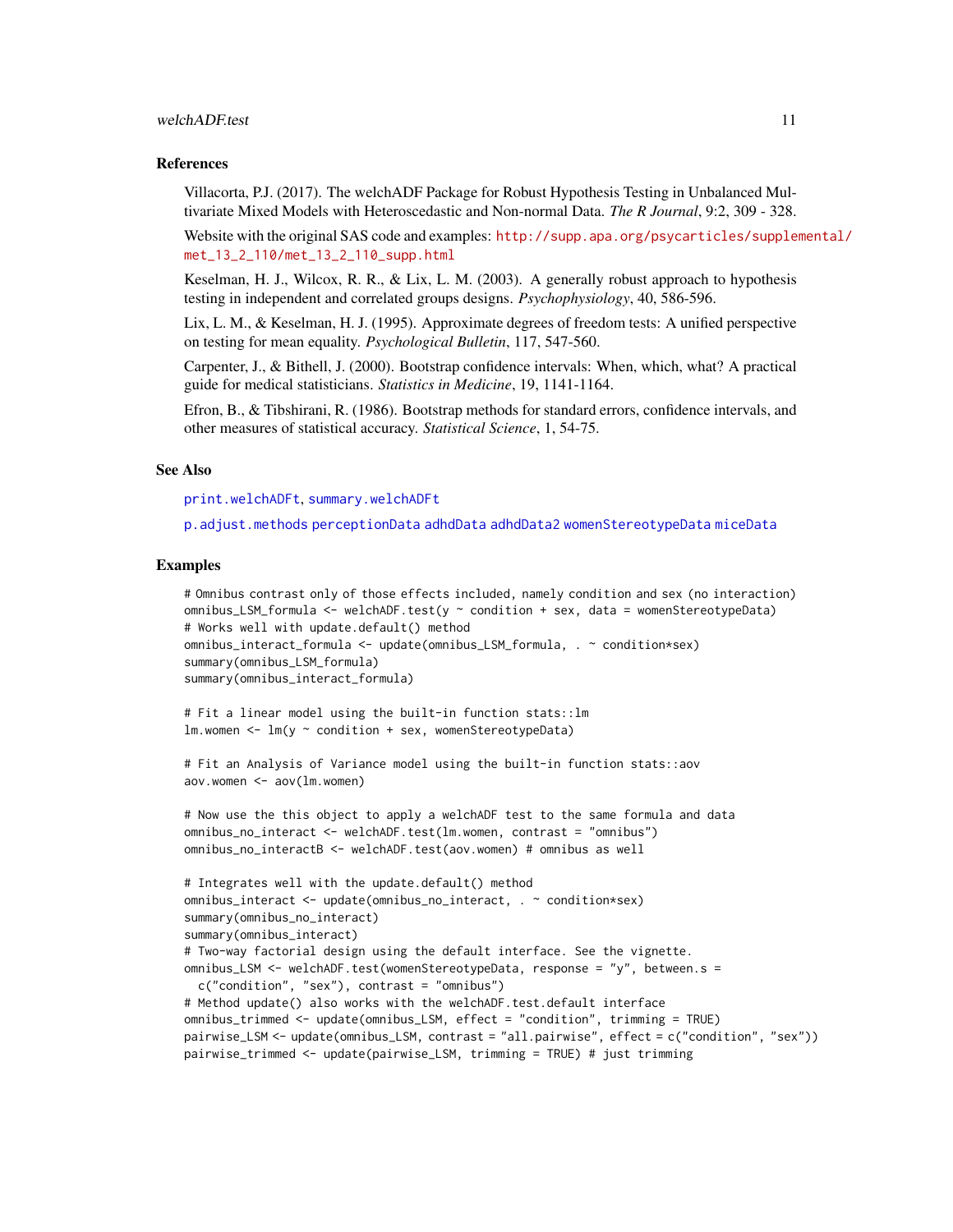```
summary(omnibus_LSM)
pairwise_LSM
## Not run:
 pairwise_trimmed_boot <- update(pairwise_trimmed, bootstrap = TRUE) # trimming and bootstrapping
 summary(pairwise_trimmed_boot)
## End(Not run)
```
<span id="page-11-1"></span>womenStereotypeData *Students' scores (men and women) on an arithmetic test*

#### **Description**

An artificial dataset created by Lix et al. from summary data presented by Wicherts et al. (2005) (see the vignette). These authors examined the effects of stereotype threat on women's mathematics ability. Originally there were four different tests administered to study participants (arithmetic, number series, word problems, and sums tests). The dataset contains only scores for the arithmetic test because these scores exhibited a greater magnitude of variance heterogeneity than scores for the other tests. It is an unbalanced design with cell sizes ranging from 45 to 50 participants, and a total sample size of 283.

#### Usage

```
womenStereotypeData
```
#### Format

A data frame with 283 rows and 3 variables:

condition test condition (control, nullified, stereotype threat)

sex the individual's sex (male, female)

y score on the arithmetic test, out of 40

#### Source

[http://supp.apa.org/psycarticles/supplemental/met\\_13\\_2\\_110/Example\\_2\\_Factorial\\_I](http://supp.apa.org/psycarticles/supplemental/met_13_2_110/Example_2_Factorial_Independent_Groups_Design.pdf)ndependent\_ [Groups\\_Design.pdf](http://supp.apa.org/psycarticles/supplemental/met_13_2_110/Example_2_Factorial_Independent_Groups_Design.pdf)

#### References

J.Wicherts, C. Dolan, and D. Hessen. Stereotype threat and group differences in test performance: a question of measurement invariance. Journal of Personality and Social Psychology, 89(5):696-716, 2005.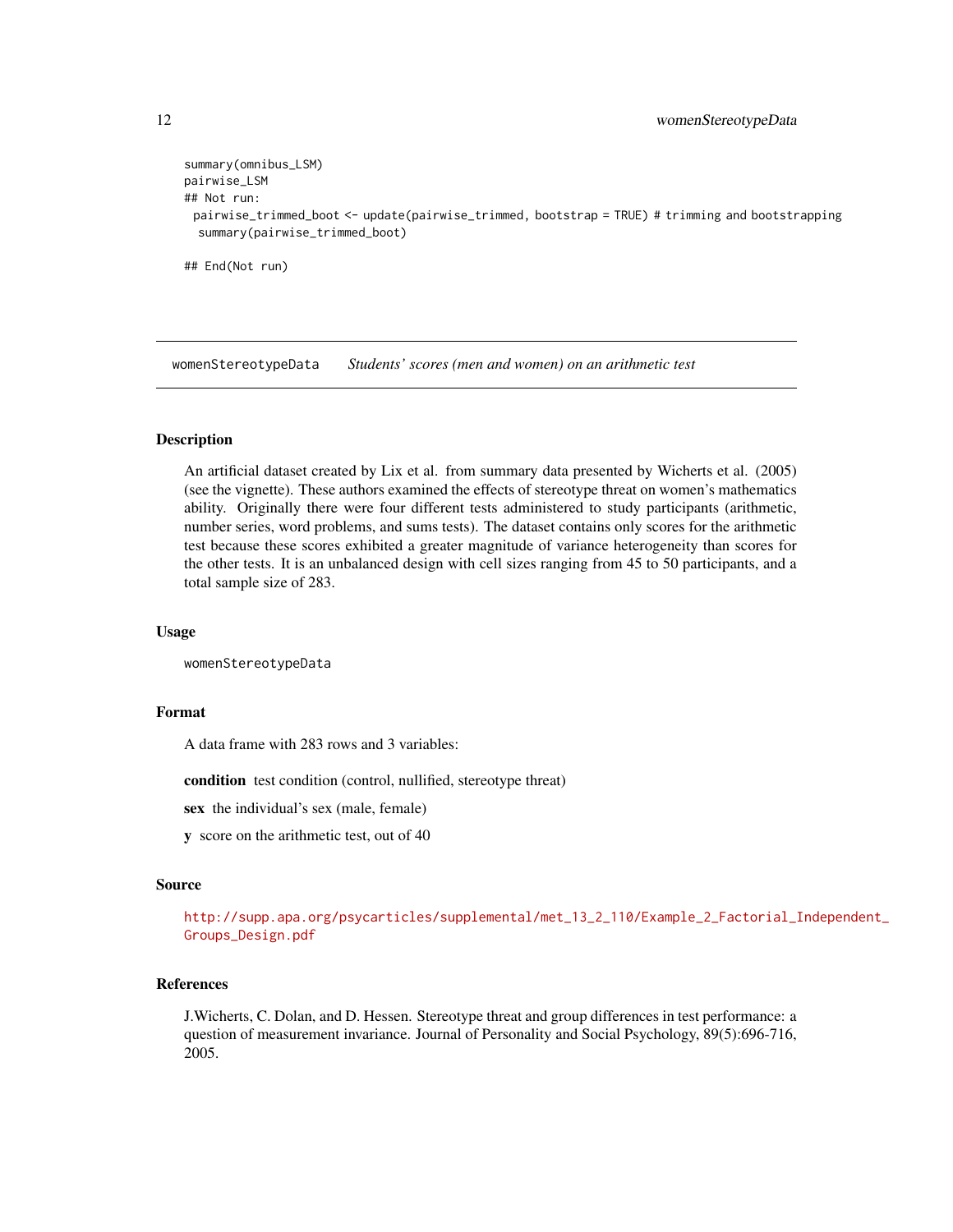#### womenStereotypeData 13

#### Examples

```
omnibus_LSM <- welchADF.test(womenStereotypeData, response = "y", between.s =
 c("condition", "sex"), contrast = "omnibus", effect = "condition")
omnibus_trimmed <- update(omnibus_LSM, trimming = TRUE, effect = NULL) # unset value of "effect"
pairwise_LSM <- update(omnibus_LSM, contrast = "all.pairwise", effect = c("condition", "sex"))
pairwise_trimmed <- update(pairwise_LSM, trimming = TRUE)
summary(omnibus_LSM)
summary(omnibus_trimmed)
summary(pairwise_trimmed)
## Not run:
 pairwise_trimmed_boot <- update(pairwise_trimmed, bootstrap = TRUE, seed = 12345)
  summary(pairwise_trimmed_boot)
```
## End(Not run)